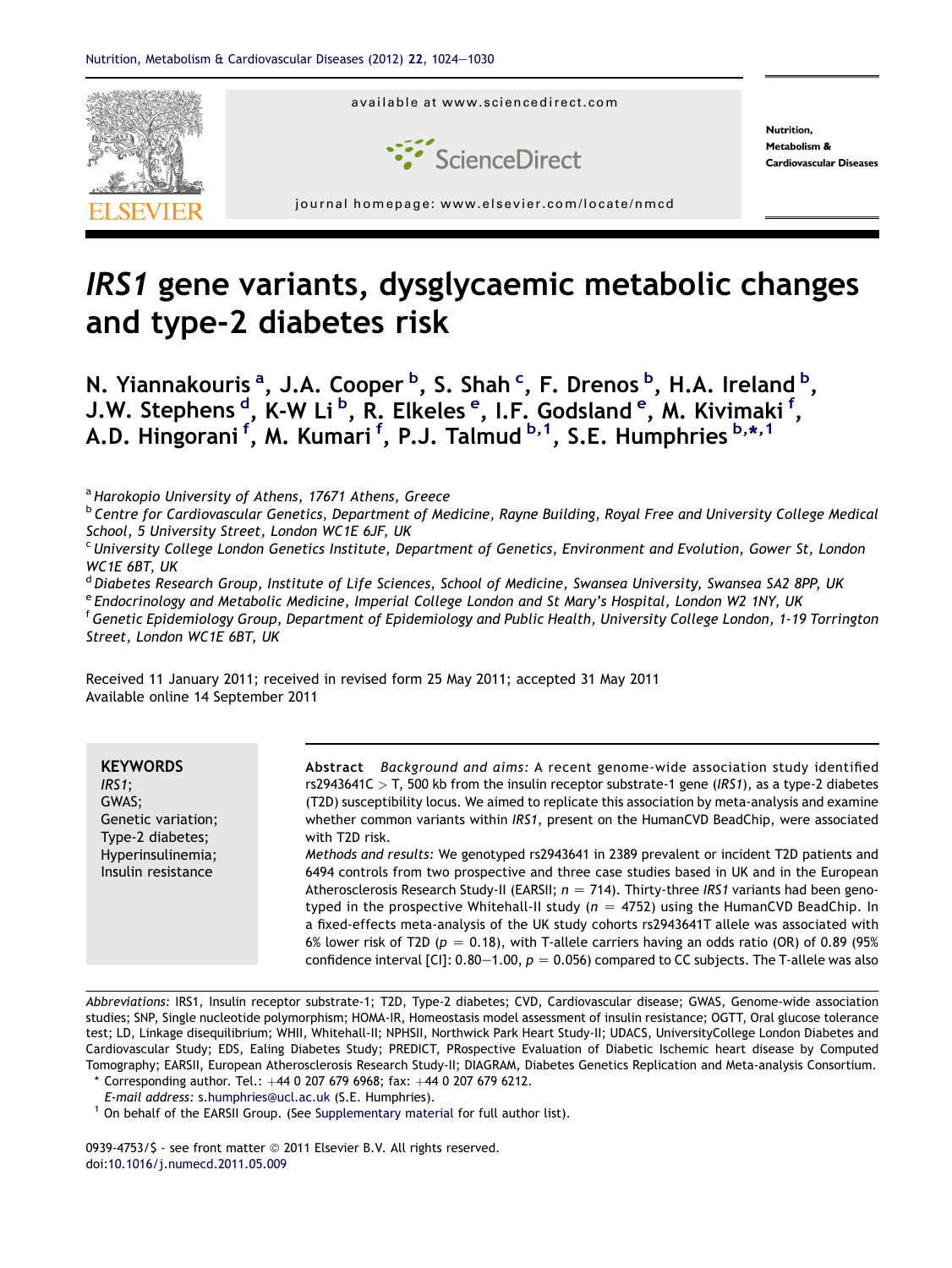

# Introduction

Genome-wide association studies (GWAS) have identified multiple loci at which common variants modestly but reproducibly influence risk of type-2 diabetes  $(T2D)$   $[1-6]$  $[1-6]$  $[1-6]$ . Currently, single nucleotide polymorphisms (SNPs) in  $\sim$  40 genetic loci have been associated with T2D [\[7,8\],](#page-5-0) most of which relate to insulin secretion rather than insulin resistance [\[8,9\],](#page-5-0) have been distinct from previously studied candidate genes [\[10\]](#page-5-0), and donot seem to offer greater predictive value in determining diabetes risk than do commonly used phenotypic risk factors and family history [\[11,12\].](#page-5-0)

Rung and colleagues [\[13\]](#page-5-0) identified rs2943641C  $>$  T, located 500 kb downstream of the insulin receptor substrate-1 gene (IRS1), as a T2D risk locus, with the major C-allele being associated with 19% increased risk of T2D. Importantly, unlike other reported T2D loci, the rs2943641C allele was associated with increased fasting- and glucosestimulated hyperinsulinemia and impaired insulin sensitivity. Lower IRS1-associated phosphatidylinositol-3-OH kinase activity in human skeletal muscle biopsies was also shown for the C-allele during insulin infusion, and in vitro studies showed that this allele was associated with lower IRS1 protein expression in the basal state, suggesting a direct regulatory link between rs2943641 and IRS1 [\[13\]](#page-5-0). The Diabetes Genetics Replication and Meta-analysis Consortium (DIAGRAM) in an earlier meta-analysis did not identify this SNP as a T2D risk variant [\[4\]](#page-5-0); however, in a subsequent publication [\[6\]](#page-5-0) a different IRS1 SNP (rs7578326) adjacent to and in strong linkage disequilibrium (LD) with rs2943641 ( $r^2 = 0.79$ , in HapMap CEU) was reported to be associated with T2D.

The purpose of this study was to validate the rs2943641 association with T2D risk and diabetes-related quantitative traits using data from UK population-based cohorts and T2D patients. In addition, using data from 4752 Caucasians participating in the Whitehall-II study who had been genotyped for 33 IRS1 SNPs using the HumanCVD BeadChip [\[14,15\]](#page-5-0) and with follow-up direct genotyping of IRS1 SNPs in the other study cohorts, we explored the potential association with the risk of T2D of SNPs within and flanking IRS1.

## Methods

#### Study cohorts

Full details of the 6 studies, Whitehall-II (WHII), Northwick Park Heart Study-II (NPHSII), University College London Diabetes and Cardiovascular Study (UDACS), Ealing Diabetes Study (EDS), PRospective Evaluation of Diabetic Ischemic heart disease by Computed Tomography (PREDICT) and European Atherosclerosis Research Study-II (EARSII) are presented in the Supplementary Methods section and in Supplemental Table 1. All studies were approved by their institutional ethics committees and all subjects gave written informed consent.

#### Insulin resistance and HbA1c determination

associated with lower fasting insulin and homeostasis model assessment index of insulin resistance in Whitehall-II and with lower post-load insulin after an oral glucose tolerance test in EARSII (all  $p < 0.05$ ). None of the IRS1 variants on the chip showed linkage disequilibrium with rs2943641. In silico analysis with follow-up genotyping (total  $n = 9313$ ) identified that the rare allele of the IRS1 promoter variant rs6725556A  $>$  G showed association with reduced T2D risk

Conclusions: We confirm the association of rs2943641T with T2D protection. There is a possible

(OR per G-allele: 0.82, 95%CI: 0.69-0.96,  $p = 0.015$ ).

<sup>©</sup> 2011 Elsevier B.V. All rights reserved.

independent effect on risk of a putative IRS1 promoter variant.

In EARSII and WHII insulin resistance estimates were derived using the homeostasis model assessment index of insulin resistance (HOMA-IR) = fasting insulin (pmol/l)  $\times$  fasting glucose (mmol/l)/156.3 [\[16\].](#page-5-0) Insulin sensitivity and  $\beta$ -cell function were also accessed using the oral glucose tolerance test (OGTT) [\[17\]](#page-5-0). HbA1c was measured in EDTA-whole blood on a calibrated high-performance liquid chromatography system with automated haemolysis before injection [\[18\]](#page-5-0).

## Genotyping

In silico data for SNPs spanning IRS1 was obtained from WHII where genotyping had been undertaken using the 50K-HumanCVD BeadChip (Illumina, San Diego, USA) [\[14,15\]](#page-5-0). Thirty-three SNPs present on the chip, located either in coding, non-coding, or in the flanking region of IRS1 (within 5 kb upstream or downstream of the gene), were considered. Ten SNPs were monomorphic in WHII, while for the rest, minor allele frequencies among T2D-free individuals were in the range of  $0.023-0.111$  (Supplementary Table 2). Direct genotyping of rs2943641 in all cohorts and of IRS1 rs6725556 in other study cohorts was carried out using TaqMan on the ABI-7900HT platform (Applied Biosciences, Warrington, UK). Random duplicates were used as quality control with call rates >96%. In all studies, genotype distribution was as expected from Hardy-Weinberg proportions.

#### Statistical analysis

For continuous variables results are presented as mean  $\pm$  SD. Non-normally distributed variables were logarithmic or square-root transformed and means were transformed back and SDs are approximate for these variables. In WHII, glucose, insulin, HOMA-IR, HbA1c, systolic-blood pressure (BP), diastolic-BP and body mass index (BMI) were logtransformed. In EARSII, insulin values were square-root transformed and cholesterol, BMI, and systolic-BP were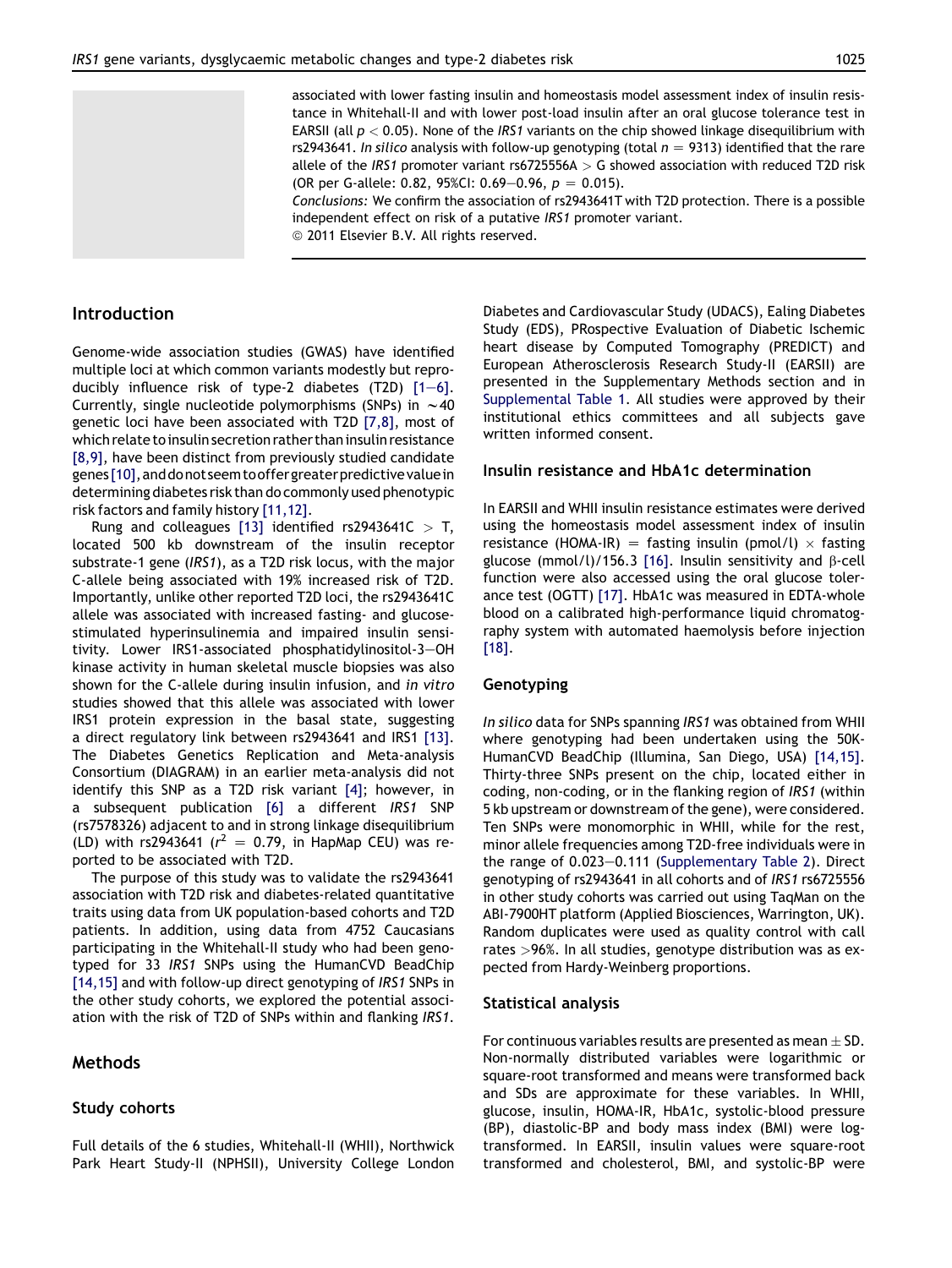log-transformed. P-values are adjusted for covariates using analysis of covariance models. Categorical variables are presented as percentage and number, and are compared using chi-squared tests. Glucose, insulin and HOMA-IR were compared using data from all phases in WHII (phases 3, 5 and 7) using multi-level mixed regression (random-intercept model). Adjustment was made for age, BMI and gender, and dummy variables were fitted for phase-5 and phase-7 in order to take account of differences in measurements over time. Diabetes status, as the outcome, was analysed by logistic regression with adjustment for age and where applicable for gender and recruitment centre. Results for rs2943641 and rs6725556 were combined over all cohorts using fixed-effects meta-analysis. In WHII a set of non-redundant IRS1 SNPs independently associated with T2D was determined by variable selection, using stepwise regression based on the Bayesian information criterion [\[19\].](#page-5-0) An additive genetic model was assumed. Of the 23 SNPs, 18 with  $p < 0.25$  on univariate analysis were initially selected for possible inclusion in the multivariate model. Statistically significance was taken as  $p < 0.01$ . Following the suggestion of Rothman [\[20\],](#page-6-0) this more conservative p-value was used in preference to correcting for multiple comparisons.

### Results

### Association of rs2943641 with diabetes-related quantitative traits

Baseline clinical, biochemical, and the genetic characteristics of the subjects in WHII and NPHSII are presented in Supplementary Table 3. Subjects who went on to develop T2D were more likely to be obese and hypertensive, and in WHII had, as expected, higher baseline fasting glucose and insulin levels, higher percentage of HbA1c and a higher HOMA-IR index (all  $p < 0.001$ ). There were no significant genotype differences between T2D cases and controls; however, in WHII the rs2943641T allele was associated with lower fasting insulin ( $p = 0.04$ ) and HOMA-IR ( $p = 0.03$ ) in a mixed regression model over all study phases while adjusting for age, gender, BMI and study phase (Supplementary Table 4).

The overall characteristics of the T2D patients in UDACS, EDS and PREDICT by ethnic group and rs2943641 genotype, are presented in Supplementary Tables 5 and 6. In comparison to European whites, patients of Indian Asian origin had an earlier age of onset of the disease, a lower prevalence of obesity and were less frequently smokers and carriers of the rs2943641T allele (Supplementary Table 5). No differences in any baseline biochemical measures, including fasting glucose and HbA1c, were observed across genotypes in the two ethnic groups (Supplementary Table 6).

In EARSII, there was no 'case'/'control' heterogeneity in age, BMI, BP, fasting glucose or rs2943641 genotype distribution (Supplementary Table 3) and therefore, 'cases' and 'controls' were combined in subsequent analyses. No significant differences across genotypes for any of the fasting biochemical variables were observed in this cohort of young individuals; however, rs2943641T allele was associated with lower insulin levels after OGTT (Fig. 1). The effect of rs2943641T appeared to be dominant, with T-allele carriers having area under the curve (AUC) for



Figure 1 Plasma insulin concentration after an OGTT by rs2943641 genotype in European Atherosclerosis Research Study-II. Data are presented as mean  $\pm$  SEM in carriers of the CC (white circles), CT (white squares) and TT (black triangles) genotypes.  $*p = 0.004$ ,  $* p = 0.03$ ,  $* * p = 0.09$ , for additive model adjusting for age, "case"/"control" status and region. P-values for AUC insulin:  $p = 0.005$  (additive),  $p = 0.003$  (dominant), confirming result reported by Rung et al. [\[13\].](#page-5-0)

insulin 13.3% lower than CC homozygotes ( $p = 0.003$ ). The difference among genotypes was significant at 60 and at 90 min after the OGTT ( $p = 0.004$  and  $p = 0.03$ , respectively, Fig. 1). There was no evidence for heterogeneity between 'cases' and 'controls' for AUC<sub>insulin</sub> ( $p = 0.47$ ), nor were any differences between genotype groups for AUCglucose (Supplementary Table 7). OGTT-derived indexes of insulin sensitivity as reflected by metabolic clearance rate (MCR) and the insulin sensitivity index (ISI), and  $\beta$ -cell function as reflected by 1st and 2nd phase insulin release [\[17\],](#page-5-0) showed that both MCR and ISI were significantly associated with rs2943641 genotype [\(Table 1\)](#page-3-0).

#### Impact of rs2943641 on T2D risk

The association of rs2943641 with T2D in the study populations was examined using logistic regression with adjustment for age plus gender and general practice recruitment where applicable. For European white T2D patients, the NPHSII T2D-free group was used for comparison ( $n = 2489$ ), whereas for Indian Asians the WHII Asian non-diabetic participants ( $n = 146$ ) were used. [Fig. 2](#page-3-0) shows odds ratios (ORs) and 95% confidence intervals (CI) for T2D for each additional T-allele carried (additive effect). Overall, the rs2943641T allele was associated with a 6% decreased risk of T2D ( $p = 0.18$  for an additive model), with T-allele carriers having a OR of 0.89 (95%CI: 0.80–1.00,  $p = 0.056$ ) compared to CC subjects.

### Association of IRS1 SNPs with T2D risk in WHII

The association of the IRS1 SNPs on the HumanCVD Bead-Chip (used to genotype in WHII) with T2D risk are presented in Supplementary Tables 2 and 4. None of these SNPs were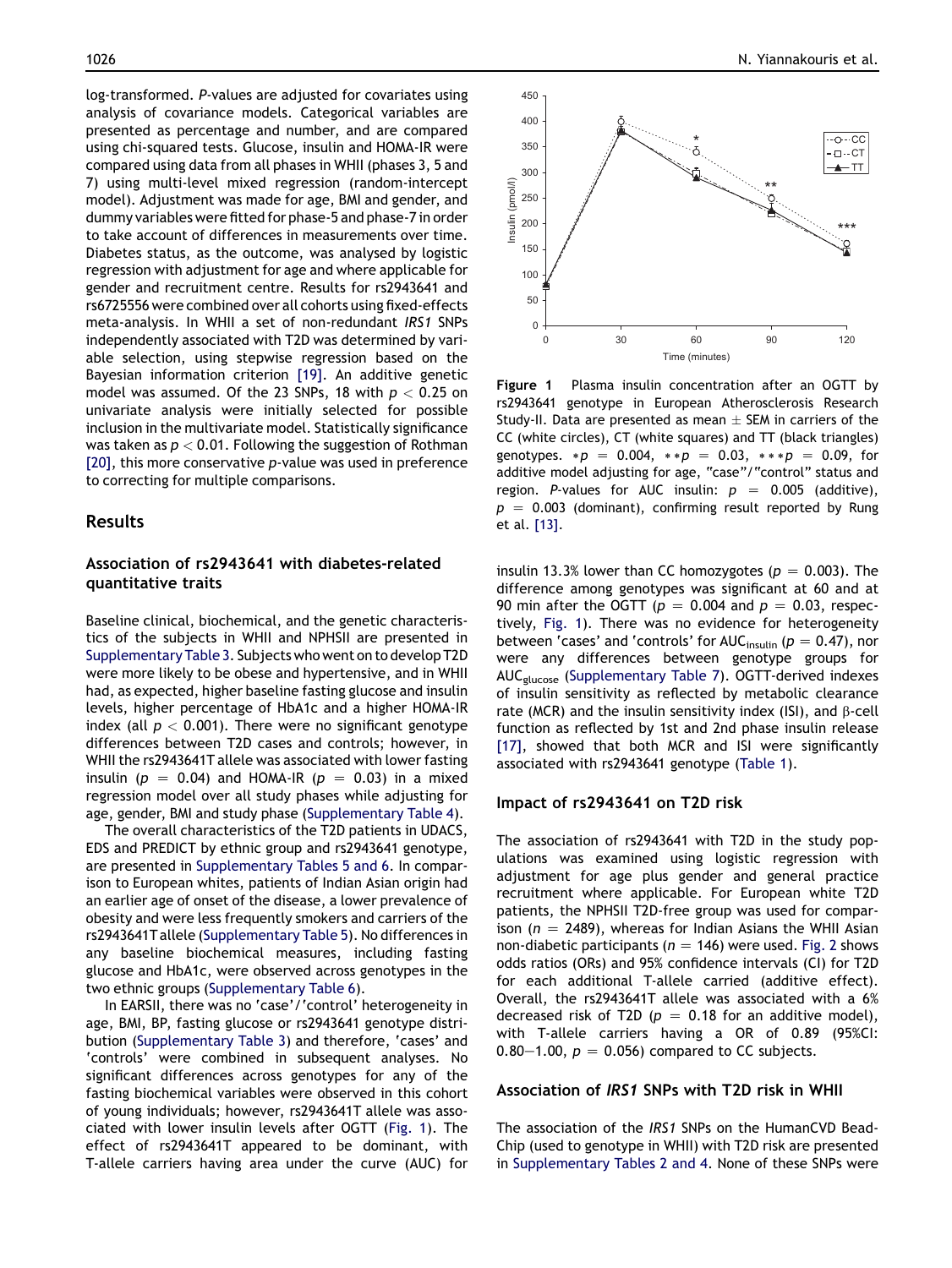| rs2943641<br>genotype | Insulin<br>sensitivity index | <i>p</i> -value <sup>a</sup> | Metabolic<br>clearance rate | <i>p</i> -value <sup>a</sup> | First phase<br>insulin release | <i>p</i> -value <sup>a</sup> | Second phase<br>insulin release | <i>p</i> -value <sup>a</sup> |  |  |
|-----------------------|------------------------------|------------------------------|-----------------------------|------------------------------|--------------------------------|------------------------------|---------------------------------|------------------------------|--|--|
| CC.                   | 0.118(0.001)                 |                              | 9.96(0.072)                 |                              | 1225.2(24.3)                   |                              | 324.3(5.3)                      |                              |  |  |
| <b>CT</b>             | 0.121(0.001)                 | 0.008                        | 10.21(0.071)                | 0.008                        | 1197.8 (23.4)                  | 0.83                         | 317.7 (10.4)                    | 0.72                         |  |  |
| <b>TT</b>             | 0.122(0.002)                 |                              | 10.29(0.139)                |                              | 1235.7(47.3)                   |                              | 325.0 (10.4)                    |                              |  |  |
|                       |                              |                              |                             |                              |                                |                              |                                 |                              |  |  |

<span id="page-3-0"></span>Table 1 OGTT-derived indexes of insulin sensitivity, metabolic clearance rates, and first and second phase insulin release based on Strumvoll et al [\[17\]i](#page-5-0)n EARSII.

Abbreviations: OGTT = oral glucose tolerance test; EARSII = European Atherosclerosis Research Study-II.

Results are mean  $\pm$  SEM.<br><sup>a</sup> P-values adjusted for age, 'case'/'control' status and region.

in LD with rs2943641 using data from HapMap PhaseIII for the CEU population, or in WHII, although strong LD  $(r^2 > 0.6)$  between several IRS1 SNPs was observed in WHII (Supplementary Fig. 1). Eight IRS1 SNPs showed suggestive evidence for an association of the minor alleles with a decreased risk of T2D (p-values  $\leq$ 0.05), but no association with diabetes-related quantitative traits, including fasting and 2-h after OGTT glucose and insulin concentrations, were observed (Supplementary Table 4). Seven of these SNPs represent two LD-blocks within IRS1 (Supplementary Figure 1), while rs6725556 is located 3538 nucleotides upstream of the IRS1 translation start site.

Using a variable selection model including all riskassociated IRS1 variants, age, gender and BMI considered for entry, we identified that rs6725556 (OR per minor G-allele: 0.50, 95%CI: 0.33-0.78,  $p = 0.002$ ) and SNP rs2943641 near IRS1 (OR per minor T-allele: 0.82, 95%CI: 0.69–0.99,  $p = 0.04$ ) were the only variants that were independently associated with T2D risk in WHII, along with age ( $p < 0.001$ ) and BMI ( $p < 0.001$ ). The two SNPs appeared



Figure 2 Odds ratio (OR) and 95% confidence interval (CI) for T2D per rs2943641T allele (additive genetic model) in the various populations of this study. Heterogeneity chisquared = 0.73 (d.f. = 3),  $p = 0.87$ ; I-squared (variation in OR attributable to heterogeneity) =  $0.0%$ . ORs were adjusted for age and where applicable for gender and centre. Abbrevia $tions:$  NPHSII = Northwick Park Heart Study-II; WHII = Whitehall-II; EW = European Whites (UDACS, EDSC and PREDICT combined);  $IA =$  Indian Asians (UDACS, EDSC and PREDICT combined).

to have an additive effect (logistic scale) on risk with no statistically significant evidence for interaction ( $p_{\text{interaction}} = 0.15$ ). Considering subjects homozygous for rs2943641C as the reference category, the risk of being an incident T2D case was lower in carriers of both minor alleles of the rs2943641 and rs6725556 polymorphisms (OR: 0.48, 95%CI: 0.27-0.84,  $p = 0.01$ ) compared to carriers of the rs2943641T allele alone (OR: 0.70, 95%CI: 0.54-0.90,  $p = 0.006$ .

#### Impact of IRS1 rs6725556 on T2D risk

To assess further the impact of  $rs672556A > G$  on T2D risk we genotyped this SNP in NPHSII and in the T2D patients (Supplementary Table 8). Compared to European white T2D patients, the frequency of the variant rs6725556G allele was twice as high in T2D patients of Indian Asian origin (0.06 vs. 0.12, respectively,  $p < 0.001$ ). In all UK study cohorts, there was a trend for an association of the G-allele with decreased risk for T2D. Meta-analysis of individual participant data from all UK cohorts ([Fig. 3\)](#page-4-0) revealed that the rs6725556G allele was associated with lower risk of T2D (OR per G-allele: 0.82, 95%CI: 0.69-0.96;  $p = 0.015$ ).

## **Discussion**

We genotyped rs2943641C  $>$  T, located 500 kb downstream of IRS1, in 2389 prevalent or incident T2D patients and 6494 controls from two prospective and three case studies based in UK and found evidence for an association of the minor rs2943641T allele with T2D protection. This allele was associated with lower fasting insulin and HOMA-IR index in middle-aged participants of the WHII study and with lower post-load insulin after OGTT in young adults of the EARSII study. In silico analysis with follow-up genotyping also identified that the minor allele of the IRS1 promoter variant  $rs6725556A > G$  showed association with reduced T2D risk (OR per G-allele: 0.82, 95%CI: 0.69-0.96,  $p = 0.015$ ).

Rung and colleagues [\[13\]](#page-5-0) identified rs2943641 as a T2D susceptibility locus in a multistage association study across 14,051 French and Danish individuals (6258 cases and 7793 controls) and showed strong association of the major C-allele with increased risk of T2D (OR: 1.19, 95%CI: 1.13–1.25,  $p = 9.3 \times 10^{-12}$ . This result is equivalent to OR per T-allele:  $0.84$ ,  $95\%$ CI:  $0.80 - 0.88$ . Our findings in these UK studies are consistent with an association of rs2943641T with 6% decreased risk of T2D (OR per T-allele: 0.94, 95%CI: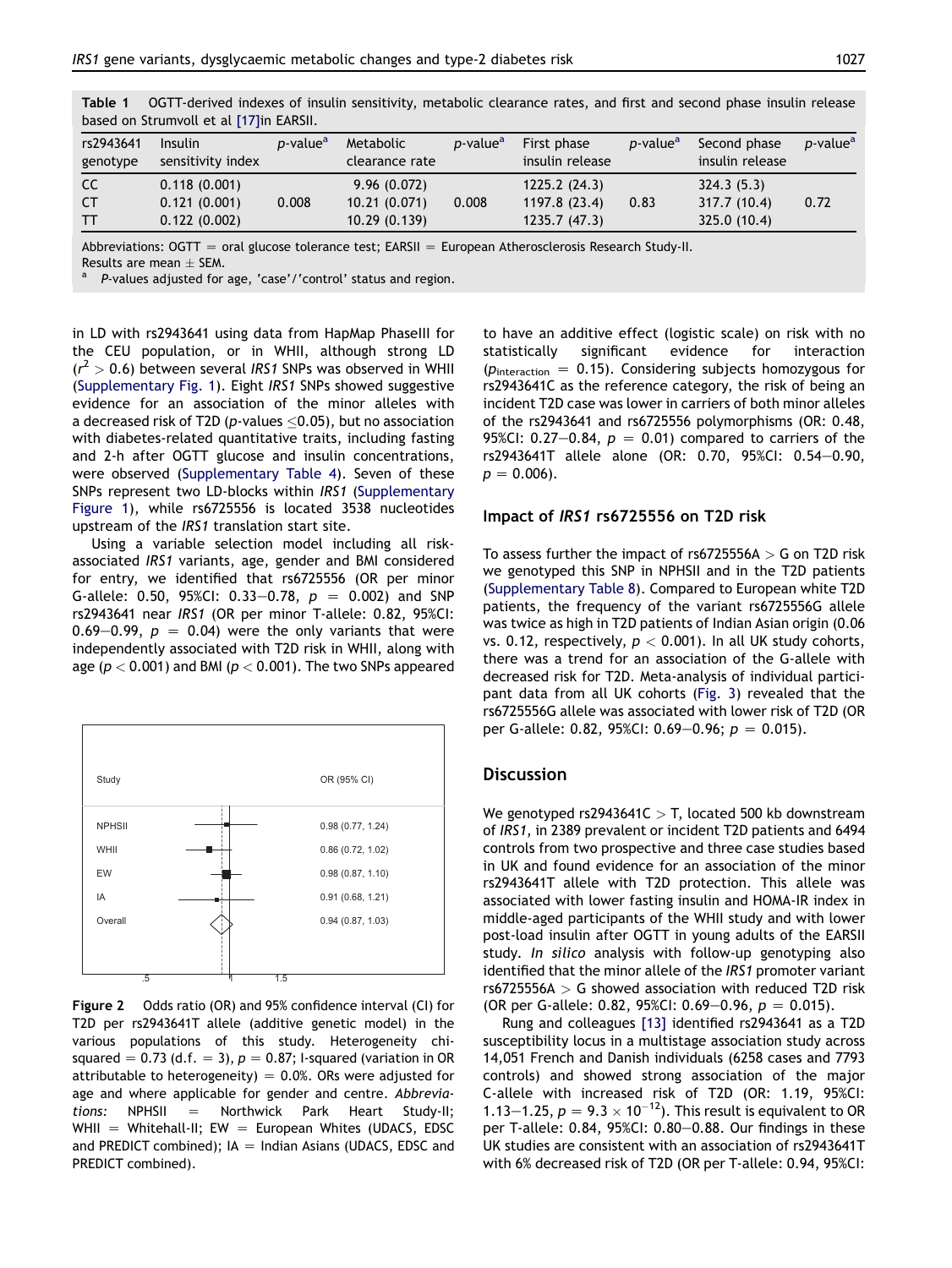<span id="page-4-0"></span>

Figure 3 Odds ratio (OR) and 95% confidence interval (CI) for T2D per IRS1 rs6725556G allele (additive genetic model) in the various populations of this study. Heterogeneity chisquared = 4.36 (d.f. = 3),  $p = 0.23$ ; I-squared = 31.1%. ORs were adjusted for age and where applicable for gender and centre. Abbreviations:  $NPHSII = Northwick Park Heart Study-$ II; WHII = Whitehall-II study; EW = European Whites;  $IA =$  Indian Asians.

0.87–1.03,  $p = 0.18$ ). This association became statistically significant when analyses were repeated with additional adjustment for BMI (overall OR: 0.88; 95%CI:  $0.80-0.96$ ,  $p = 0.006$ , although since there was no relationship of this SNP with BMI, and GWAS of genetic variants influencing BMI, obesity and related phenotypes have not identified IRS1 as a BMI related gene [\[8\]](#page-5-0), the mechanism of this is unclear.

Notably, data from the recently published DIAGRAM meta-analysis [\[6\]](#page-5-0) identified a different SNP (rs7578326A  $>$  G) adjacent to rs2943641 to be associated with T2D (OR per A-allele: 1.11,  $95\%$ CI: 1.08-1.13,  $p = 5.4 \times 10^{-20}$ ; 42,542 cases and 98,912 controls). The two SNPs lie  $\sim$ 73 kb apart and are in strong LD ( $r^2 = 0.79$  in HapMap CEU), and therefore this finding provides further confirmation of the previously reported signal. Moreover, using data from up to 46,186 non-diabetic subjects from the Meta-Analyses of Glucose and Insulin-related traits Consortium the authors reported the risk allele to be associated with higher fasting insulin [\[6\]](#page-5-0), consistent with a primary effect on insulin action.

Rung and colleagues [\[13\]](#page-5-0) also examined the effect of rs2943641 on diabetes-related quantitative traits in three independent cohorts with normoglycemic individuals of Finnish, French and Danish origin ( $n = 14,358$ ) and found that the diabetogenic rs2943641C allele was associated with higher fasting insulin and HOMA-IR indices, but not with fasting glucose levels. In middle-aged Danes, the C-allele was also associated with higher insulin levels after OGTT [\[13\]](#page-5-0). Concordant with those findings, we found an association of the minor rs2943641T allele with lower fasting insulin ( $p = 0.04$ ) and HOMA-IR ( $p = 0.03$ ) in middle-aged individuals of WHII study, and no association with fasting glucose levels. We have also taken this study forward by examining the association of this variant with insulin levels after an OGTT. The T-allele was associated with lower post-load insulin levels in the healthy young males of EARSII (13.3% lower AUC<sub>insulin</sub>,  $p = 0.003$ ), but it was not associated with fasting insulin or HOMA-IR, which implies that a significant association of rs2943641T with lower fasting insulin levels may be evident or become established only later in life.

The importance of IRS1 in insulin signaling has been confirmed in studies showing that this gene is associated with peripheral insulin sensitivity as well as in the regulation of insulin secretion [\[21,22\]](#page-6-0) and a functional IRS1 variant (Gly972Arg, rs1801278) has been related to T2D risk [\[23\]](#page-6-0), although some studies have failed to replicate this [\[24,25\].](#page-6-0) Rs1801278 was present on the 50Kchip [\[14\]](#page-5-0) and in WHII it did not show significant association with T2D risk (OR: 1.20,  $95\%$ CI: 0.88-1.63,  $p = 0.25$ ). Morini and colleagues [\[26\]](#page-6-0) in their metaanalysis of 32 studies suggest that when analysis took into account age of onset of disease (data from 14 studies) there was evidence that this variant was more strongly associated with risk in the tertile of those who had early-onset disease. Our results support this (Supplementary Table 9) but our study was not powered to find a significant interaction ( $p = 0.15$ ).

In our exploration of T2D risk as a function of 23 polymorphic IRS1 variants on the HumanCVD BeadChip using data from WHII [\[12,15\]](#page-5-0), with follow-up genotyping in other study cohorts, we found evidence for a possible independent effect on risk of a genetic variant in the 5'-flanking region of IRS1 (rs6725556;  $-3538A > G$ ), although no test met our prespecified criteria of  $p < 0.01$  for statistical significance. Specifically, the G-allele of rs6725556 was associated with 18% lower risk of T2D in a meta-analysis of individual participant data from all UK-study cohorts  $(p = 0.015)$ . This variant, together with rs2943641 near IRS1, was independently associated with T2D risk in WHII using a variable selection model with adjustment for age, gender and BMI (OR: 0.50, 95%CI: 0.33–0.78,  $p = 0.002$  and OR: 0.82, 95%CI: 0.69–0.99,  $p = 0.04$ , respectively) and appeared to have an additive effect on risk. No corrections have been made for multiple comparisons and so these effects should be interpreted cautiously. Rs6725556 and rs2943641 lie 573.5 kb apart, and show no LD ( $r^2 = 0.0$  in WHII) and although they were both associated with risk of T2D, rs6725556 was not associated with fasting and postload insulin levels and HOMA-IR. Interestingly, transcription factor binding site analysis using the MatInspector software tool ([http://www.genomatix.de/products/](http://www.genomatix.de/products/MatInspector/) [MatInspector/\)](http://www.genomatix.de/products/MatInspector/) revealed that rs6725556G abolishes a PAX-2/5/8 binding site. The paired-box (PAX) gene family encodes a group of transcription factors that have emerged as important regulators of organogenesis in all species [\[27\]](#page-6-0) and PAX2 has been shown to be expressed in endocrine pancreas where one of its functions may be the regulation of pancreatic hormone genes [\[28\].](#page-6-0) This could be of relevance in the pathogenesis of diabetes and other endocrine disorders; however, whether rs6725556 is indeed a functional polymorphism affecting IRS1 expression needs to be proven in future functional studies. Moreover, we acknowledge that these results are preliminary and that replication of our findings in independent cohorts is essential. We also acknowledge that a limitation of our study is that it is underpowered to detect an association in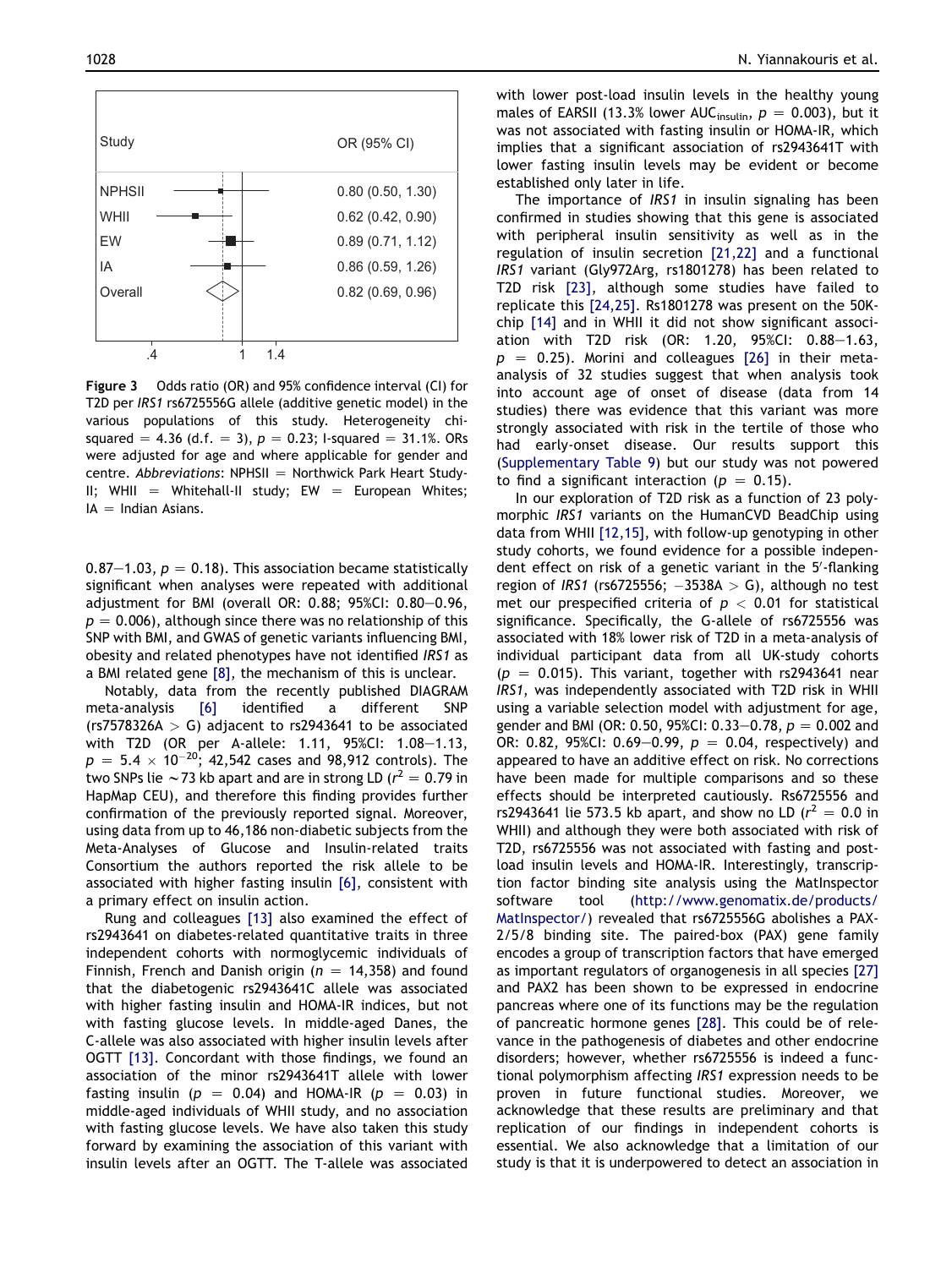<span id="page-5-0"></span>the Indian Asian cohort. We only have 24% power to detect the association found by Rung and colleagues [13]  $(OR = 0.84)$  for rs2943641. However, for the Whites we have 99% power to detect a OR of 0.84. If we take account of multiple comparisons for the 6 traits (Supplementary Table 4) we would still have 94% power.

In summary, this report confirms the association of the major C-allele of rs2943641 near IRS1 with increased risk of T2D, fasting- and glucose-stimulated hyperinsulinemia and impaired insulin sensitivity. Our data also suggest that rs2943641 and an IRS1 putative promoter variant (rs6725556) may independently influence T2D risk, although further studies with larger cohorts are needed to confirm the etiological SNPs and to analyze their interactions in different populations.

## Acknowledgements

We thank our clinical colleagues Dr Steve Hurel and Dr Hugh Mathur for supporting the recruitment of the UDACS and EDS patients, respectively. The contribution of other members of the PREDICT Study group [\[29\]](#page-6-0) is gratefully acknowledged including A. Dunlop and A. Widdowson.

Financial support: This work on WHII was supported by the British Heart Foundation (BHF) PG/07/133/24260, RG/ 08/008, SP/07/007/23671 and a Senior Fellowship to Professor ADH (FS/2005/125). Dr MK's time on this manuscript was partially supported by the National Heart Lung and Blood Institute (NHLBI: HL36310). The WHII study has been supported by grants from the Medical Research Council; British Heart Foundation; Health and Safety Executive; Department of Health; National Heart, Lung, and Blood Institute (HL036310) and National Institute on Aging (AG13196), US, NIH; Agency for Health Care Policy Research (HS06516); and the John D and Catherine T Mac-Arthur Foundation Research Networks on Successful Midlife Development and Socio-economic Status and Health. NPHSII was supported by the UK Medical Research Council, the US National Institutes of Health (grant NHLBI 33014) and Du Pont Pharma, Wilmington, USA. EARSII was supported by the European Community (EU-Biomed 2 BMG4-98-3324) and the full list of participants is presented in the Supplementary information. EDS recruitment was supported by the Coronary Thrombosis Trust. JWS and recruitment into UDACS was supported by a clinical training fellowship from Diabetes UK (BDA: RD01/0001357.). KWL, JAC, JP and SEH are supported by the British Heart Foundation (RG2008/ 008). Financial support for the PREDICT Study was provided by the British Heart Foundation and the Tompkins Foundation. IFG is supported by the Heart Disease and Diabetes Research Trust. Financial contributions were also received from AstraZeneca UK Ltd, Fournier Phamaceuticals Ltd., and TakedaUK Ltd.

## Appendix Supplementary material

Supplementary data associated with this article can be found, in the online version, at [doi:10.1016/j.numecd.](http://dx.doi.org/doi:10.1016/j.numecd.2011.05.009) [2011.05.009.](http://dx.doi.org/doi:10.1016/j.numecd.2011.05.009)

#### References

- [1] Saxena R, Voight BF, Lyssenko V, Burtt NP, de Bakker PI, Chen H, et al. Genome-wide association analysis identifies loci for type 2 diabetes and triglyceride levels. Science 2007;316:1331-6.
- [2] Sladek R, Rocheleau G, Rung J, Dina C, Shen L, Serre D, et al. A genome-wide association study identifies novel risk loci for type 2 diabetes. Nature  $2007;445:881-5$ .
- [3] Zeggini E, Weedon MN, Lindgren CM, Frayling TM, Elliott KS, Lango H, et al. Replication of genome-wide association signals in UK samples reveals risk loci for type 2 diabetes. Science 2007;316:1336-41.
- [4] Zeggini E, Scott LJ, Saxena R, Voight BF, Marchini JL, Hu T, et al. Meta-analysis of genome-wide association data and large-scale replication identifies additional susceptibility loci for type 2 diabetes. Nat Genet  $2008;40:638-45$ .
- [5] McCarthy MI, Zeggini E. Genome-wide association studies in type 2 diabetes. Curr Diab Rep 2009;9:164 $-71$ .
- [6] Dupuis J, Langenberg C, Prokopenko I, Saxena R, Soranzo N, Jackson AU, et al. New genetic loci implicated in fasting glucose homeostasis and their impact on type 2 diabetes risk. Nat Genet 2010:42:105-16.
- [7] Hindorff LA, Junkins HA, Mehta JP, Manolio TA. A catalog of published genome-wide association studies. Available at: [www.genome.gov/gwastudies](http://www.genome.gov/gwastudies). [accessed November, 2010].
- [8] McCarthy MI. Genomics, type 2 diabetes, and obesity. New Engl J Med 2010;363:2339-50.
- [9] Perry JR, Frayling TM. New gene variants alter type 2 diabetes risk predominantly through reduced beta-cell function. Curr Opin Clin Nutr Metab Care 2008;11:371-7.
- [10] De Silva NM, Frayling TM. Novel biological insights emerging from genetic studies of type 2 diabetes and related metabolic traits. Curr Opin Lipidol 2010;21:44-50.
- [11] Stolerman ES, Florez JC. Genomics of type 2 diabetes mellitus: implications for the clinician. Nat Rev Endocrinol 2009;5:  $429 - 36.$
- [12] Talmud PJ, Hingorani AD, Cooper JA, Marmot MG, Brunner EJ, Kumari M, et al. Utility of genetic and non-genetic risk factors in prediction of type 2 diabetes: Whitehall II prospective cohort study. BMJ 2010;340:b4838.
- [13] Rung J, Cauchi S, Albrechtsen A, Shen L, Rocheleau G, Cavalcanti-Proenca C, et al. Genetic variant near IRS1 is associated with type 2 diabetes, insulin resistance and hyperinsulinemia. Nat Genet 2009;41:1110-5.
- [14] Keating BJ, Tischfield S, Murray SS, Bhangale T, Price TS, Glessner JT, et al. Concept, design and implementation of a cardiovascular gene-centric 50 k SNP array for large-scale genomic association studies. PLoS One 2008;3:e3583.
- [15] Talmud PJ, Drenos F, Shah S, Shah T, Palmen J, Verzilli C, et al. Gene-centric association signals for lipids and apolipoproteins identified via the HumanCVD BeadChip. Am J Hum Genet 2009;85:628-42.
- [16] Matthews DR, Hosker JP, Rudenski AS, Naylor BA, Treacher DF, Turner RC. Homeostasis model assessment: insulin resistance and beta-cell function from fasting plasma glucose and insulin concentrations in man. Diabetologia 1985;28:412-9.
- [17] Stumvoll M, Mitrakou A, Pimenta W, Jenssen T, Yki-Jarvinen H, Van Haeften T, et al. Use of the oral glucose tolerance test to assess insulin release and insulin sensitivity. Diabetes Care 2000:23:295-301.
- [18] Hoshino T, Takahashi Y, Suzuki M. Application of highperformance liquid chromatography in establishing an accurate index of blood glucose control. J Chromatogr 1990;515:  $531 - 6.$
- [19] Li W, Nyholt DR. Marker selection by Akaike information criterion and Bayesian information criterion. Genet Epidemiol 2001;21(Suppl. 1):S272-7.